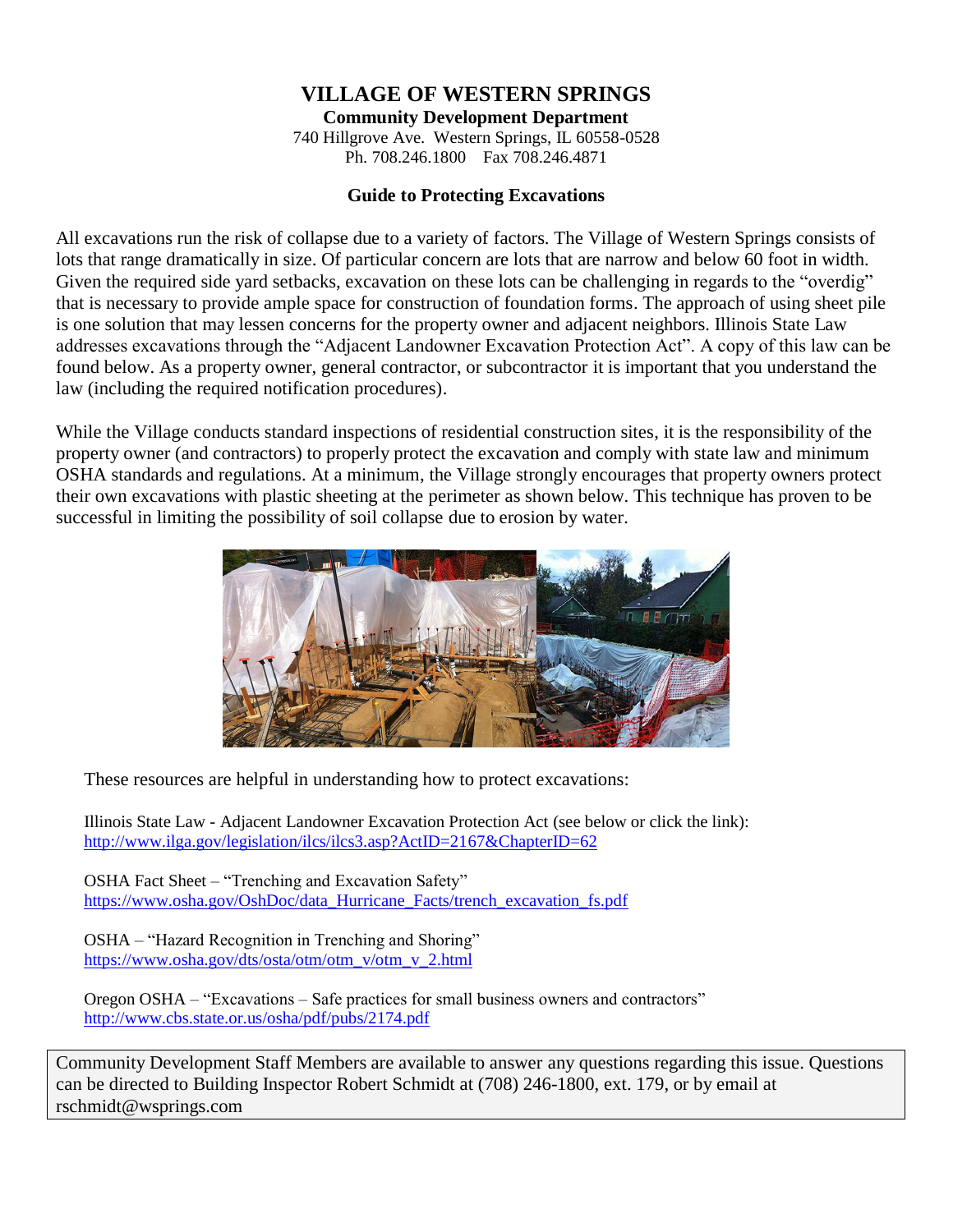## **(765 ILCS 140/) Adjacent Landowner Excavation Protection Act.**

(765 ILCS 140/0.01) (from Ch. 111 1/2, par. 3300)

 Sec. 0.01. Short title. This Act may be cited as the Adjacent Landowner Excavation Protection Act.

(Source: P.A. 86-1324.)

 (765 ILCS 140/1) (from Ch. 111 1/2, par. 3301) Sec. 1.

 Each adjacent owner is entitled to the continuous lateral and subjacent support which his land receives from the adjoining land, subject to the right of the owner of the adjoining land to make proper and usual excavations on the same for purposes of construction or improvements, under the following conditions:

 1. Any owner or possessor of land intending to make or to permit an excavation to be made on his land shall give due and reasonable notice in writing to the owner or owners of adjoining lands and of adjoining buildings and other structures stating the depth to which the excavation is intended to be made and when the excavation will begin. If the excavation is to be of a depth of not more than the standard depth of foundations, as herein defined, and if it appears that the excavation is to be of a greater depth than the walls or foundations of any adjoining building or other structure and is to be so close as to endanger the building or other structure in any way, then the owner of the building or other structure on the adjoining land shall be allowed a reasonable time, but in no event less than thirty (30) days, in which to take measures to protect the same from any damage or in which to extend the foundations thereof, and he must be given, for the said purpose, a license to enter on the land on which the excavation is to be or is being made.

 2. Any owner or possessor of land upon which an excavation is made, who does not comply with the provisions of subparagraph 1, when so required, is liable to the owner of adjacent property for any damage to the land or to any buildings or other structure thereon arising from such excavation, and is also liable to occupants and tenants of the adjoining land or structures for any damage to their property or business, proximately resulting from injury to such land or structures, caused by the failure of such owner or possessor to so comply.

 3. In making any excavation, reasonable care and precautions shall be taken to sustain the adjoining land as such, without regard to any building or other structure which may be thereon, and there is no liability for damage done to any building or other structure by reason of the excavation except as herein provided or otherwise provided or allowed by law.

 4. Standard depth of foundations, as used herein, is a depth of eight (8) feet below the established grade of a street, highway or other public way upon which such land abuts, or if there is no established grade, below the surface of the adjoining land.

 5. If the excavation is intended to be or is deeper than the standard depth of foundations as herein defined, then the owner of the land on which the excavation is being made, if given the necessary license to enter on adjoining land, and not otherwise, shall protect the said adjoining land and any building or other structure thereon, without cost to the owner thereof, by furnishing